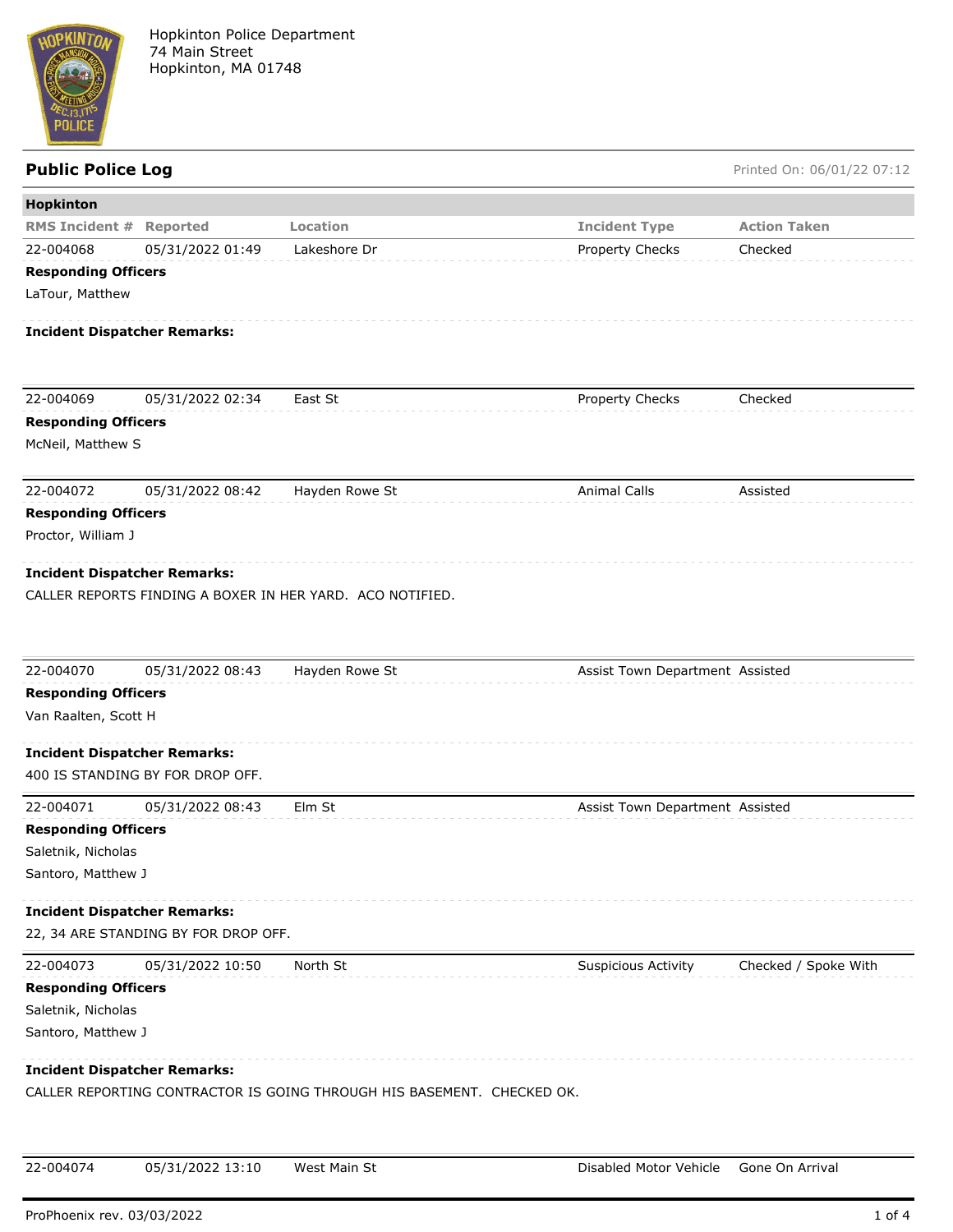

## **Public Police Log** Printed On: 06/01/22 07:12 **Hopkinton RMS Incident # Reported Location Incident Type Action Taken Responding Officers** Ferreira, Jessica C **Incident Dispatcher Remarks:** CALLER REPORTING A DMV. 22-004075 05/31/2022 13:38 West Main St Disabled Motor Vehicle Assisted **Responding Officers** Saletnik, Nicholas Santoro, Matthew J **Incident Dispatcher Remarks:** AAA REPORTING A DMV. 22 REPORTS STATE POLICE IS ON SCENE.

| 22-004078                  | 05/31/2022 14:37                    | Hayden Rowe St | Accident No Personal<br>Injury | Crash Report |  |
|----------------------------|-------------------------------------|----------------|--------------------------------|--------------|--|
| <b>Responding Officers</b> |                                     |                |                                |              |  |
| Ferreira, Jessica C        |                                     |                |                                |              |  |
| Saletnik, Nicholas         |                                     |                |                                |              |  |
| Santoro, Matthew J         |                                     |                |                                |              |  |
|                            | <b>Incident Dispatcher Remarks:</b> |                |                                |              |  |
|                            | 3 CAR MVA WITH AIRBAG DEPLOYMENT.   |                |                                |              |  |

| 22-004079                  | 05/31/2022 15:15                    | Hayden Rowe St | Assist Town Department Assisted |
|----------------------------|-------------------------------------|----------------|---------------------------------|
| <b>Responding Officers</b> |                                     |                |                                 |
| Dennis, Basit              |                                     |                |                                 |
|                            | <b>Incident Dispatcher Remarks:</b> |                |                                 |
|                            | 30 IS STANDING BY FOR DISMISSAL.    |                |                                 |
| 22-004080                  | 05/31/2022 15:17                    | Elm St         | Assist Town Department Assisted |
| <b>Responding Officers</b> |                                     |                |                                 |
| Ekross, Robert C           |                                     |                |                                 |
| Grimley, Brennan           |                                     |                |                                 |
|                            |                                     |                |                                 |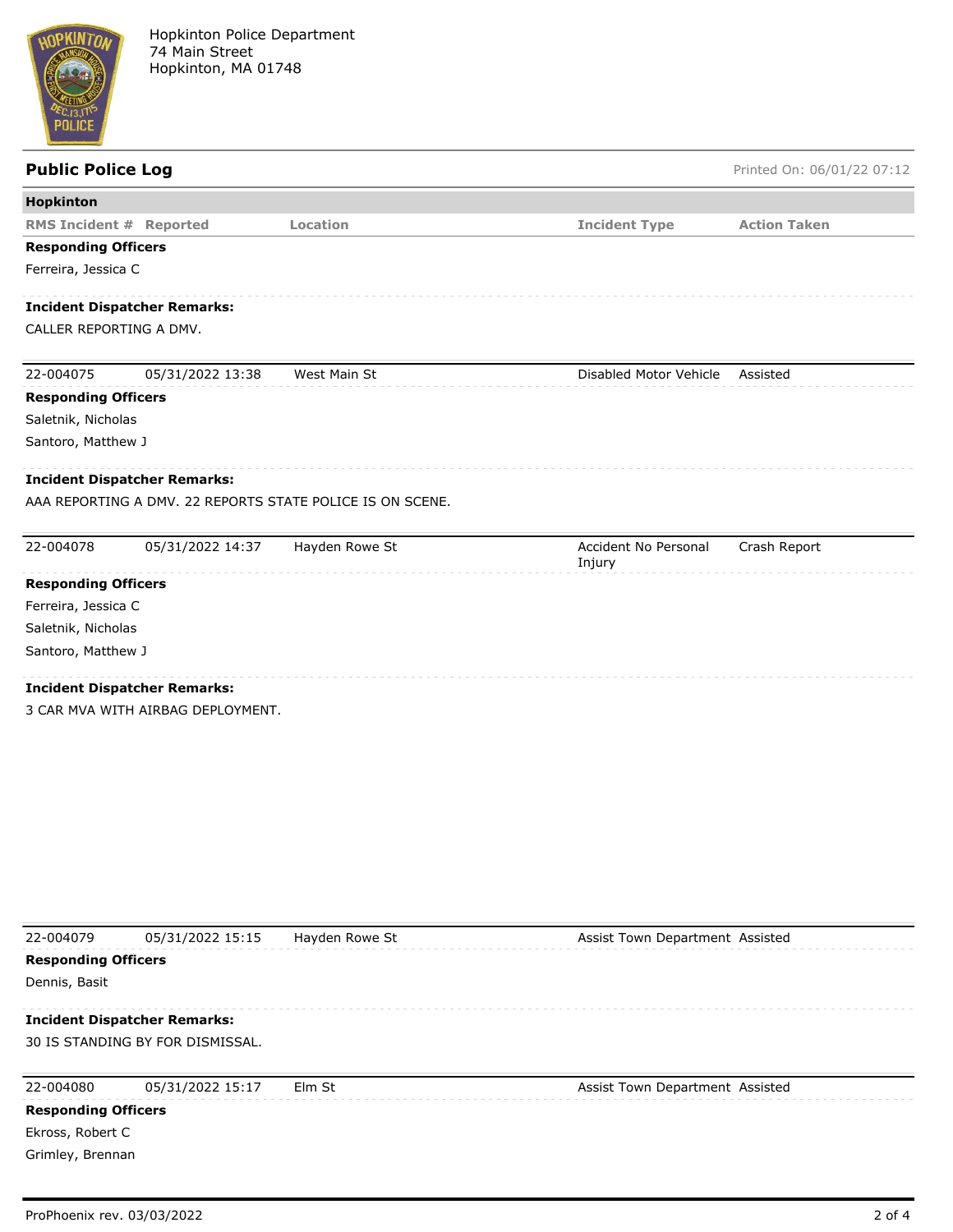

| <b>Public Police Log</b>       |                                                |                 |                                                                                                             | Printed On: 06/01/22 07:12 |
|--------------------------------|------------------------------------------------|-----------------|-------------------------------------------------------------------------------------------------------------|----------------------------|
| <b>Hopkinton</b>               |                                                |                 |                                                                                                             |                            |
| <b>RMS Incident # Reported</b> |                                                | <b>Location</b> | <b>Incident Type</b>                                                                                        | <b>Action Taken</b>        |
|                                | <b>Incident Dispatcher Remarks:</b>            |                 |                                                                                                             |                            |
|                                | 39 IS STANDING BY FOR DISMISSAL                |                 |                                                                                                             |                            |
| 22-004085                      | 05/31/2022 17:22                               | Main St         | <b>Suspicious Activity</b>                                                                                  | Log Entry / Info Only      |
| <b>Responding Officers</b>     |                                                |                 |                                                                                                             |                            |
| Riess, Kevin P Jr              |                                                |                 |                                                                                                             |                            |
|                                | <b>Incident Dispatcher Remarks:</b>            |                 |                                                                                                             |                            |
|                                | REPORT THROUGH AN OFFICER/LOG ENTRY INFO ONLY. |                 | WALK IN REPORTED SUSPICIOUS VEHICLE WENT THROUGH HER NEIGHBORHOOD TODAY AROUND 1530. DID NOT WANT TO FILE A |                            |
| 22-004086                      | 05/31/2022 17:52                               | Hayden Rowe St  | Assist Town Department Assisted                                                                             |                            |
| <b>Responding Officers</b>     |                                                |                 |                                                                                                             |                            |
| Ferreira, Jessica C            |                                                |                 |                                                                                                             |                            |
|                                | <b>Incident Dispatcher Remarks:</b>            |                 |                                                                                                             |                            |
| <b>ASSIST AT FUNCTION</b>      |                                                |                 |                                                                                                             |                            |
| 22-004087                      | 05/31/2022 18:30                               | Wilson St       | Property Checks                                                                                             | Completed                  |
| <b>Responding Officers</b>     |                                                |                 |                                                                                                             |                            |
| Ferreira, Jessica C            |                                                |                 |                                                                                                             |                            |
|                                | <b>Incident Dispatcher Remarks:</b>            |                 |                                                                                                             |                            |
| 22-004091                      | 05/31/2022 20:35                               | Glen Rd         | Assist Fire Department                                                                                      | Assisted                   |
| <b>Responding Officers</b>     |                                                |                 |                                                                                                             |                            |
| Dennis, Basit                  |                                                |                 |                                                                                                             |                            |
| 22-004092                      | 05/31/2022 21:50                               | Pratt Way       | Property Checks                                                                                             | Completed                  |
| <b>Responding Officers</b>     |                                                |                 |                                                                                                             |                            |
| Ekross, Robert C               |                                                |                 |                                                                                                             |                            |
| Grimley, Brennan               |                                                |                 |                                                                                                             |                            |
|                                | <b>Incident Dispatcher Remarks:</b>            |                 |                                                                                                             |                            |
| 22-004093                      | 05/31/2022 22:24                               | Lakeshore Dr    | MV Check                                                                                                    | Checked / Spoke With       |
| <b>Responding Officers</b>     |                                                |                 |                                                                                                             |                            |
| Ekross, Robert C               |                                                |                 |                                                                                                             |                            |